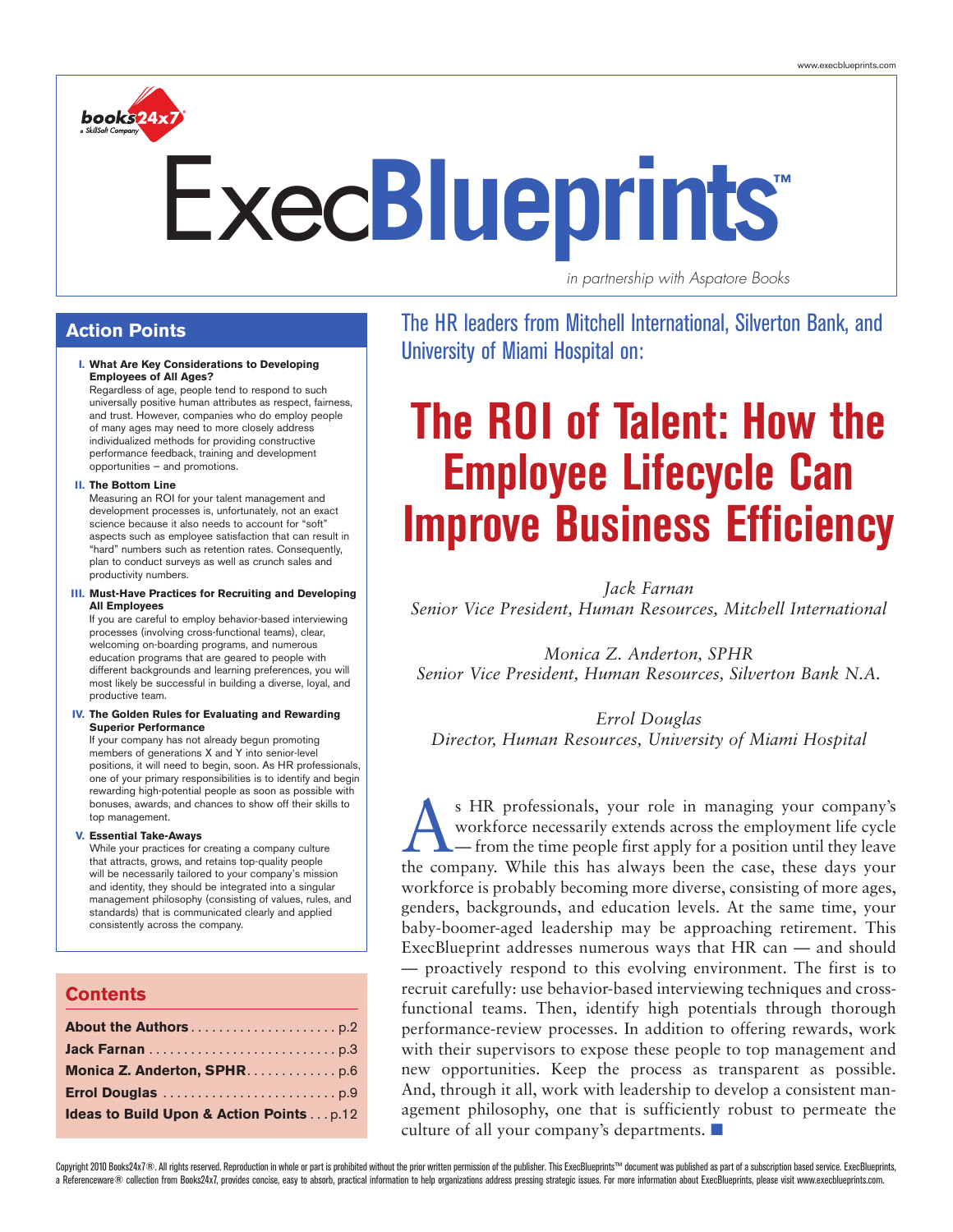### **About the Authors**

### **Mitchell**

### *Jack Farnan*

*Senior Vice President, Human Resources*, Mitchell International

J ack Farnan has over 25 years of<br>human resources experience in the<br>public and private sectors; in com-<br>mercial and defense-oriented companies; ack Farnan has over 25 years of human resources experience in the public and private sectors; in comin large, medium, and small companies; in manufacturing and serviceoriented companies; and in national as well as international firms. He is currently senior vice president of human resources at Mitchell International, a leading supplier of software for the automotive collision and casualty industry,

where he manages the human resources, payroll, facilities, and physical security functions.

Prior to joining Mitchell, Mr. Farnan was vice president of human resources at ComStream Corporation, a designer and manufacturer of satellite-based telecommunications systems for the international marketplace. Before that he was vice president of human resources at ORINCON, a research and development company specializing in digital signal processing, artificial intelligence, and neural networks.

Mr. Farnan is also currently an instructor in the Human Resources Leadership Program at the University of California, San Diego (UCSD). He also serves on the Human Resources Advisory Committee of the Board of San Diego's Public Library System.

☛ *Read Jack's insights on Page 3*

### *Monica Z. Anderton, SPHR*

*Senior Vice President, Human Resources*, Silverton Bank N.A.

onica Z. Anderton is a certified senior professional in human resources with a track record of successfully managing all aspects of the corporate human resources function. She has in-depth experience in a variety of diverse business environments that include both union and non-union settings for start-up high-tech, mature

telecommunications, retail, and banking businesses.

In addition to being recognized across the HR community for her voluntarism and mentoring of young professionals, Ms. Anderton has served as the president of the SHRM Atlanta mega chapter and SHRM Georgia State Council. She holds an M.B.A. from Mercer University

and participated in the University of Michigan's Human Resource Executive Program.

☛ *Read Monica's insights on Page 6*

### University of Miami Hospital

Find Douglas is a Jamaica native<br>who left the island in 1988 to<br>pursue his education and dreams who left the island in 1988 to pursue his education and dreams in the U.S. He has a passion for the field of human resources, to which he has contributed 15 years, and has a wide range of generalist HR experience including (but not limited to) employee

### *Errol Douglas*

### *Director, Human Resources*, University of Miami Hospital

and labor relations, compensation, staff training and development, recruitment, and performance management.

Mr. Douglas holds an M.S. in business and industrial counseling and a B.S. in human resources management from Wright State University in Dayton, Ohio. He has also been certified as a Senior Professional in Human Resources from the Society for Human Resource Management (SHRM) since December 2002.

☛ *Read Errol's insights on Page 9*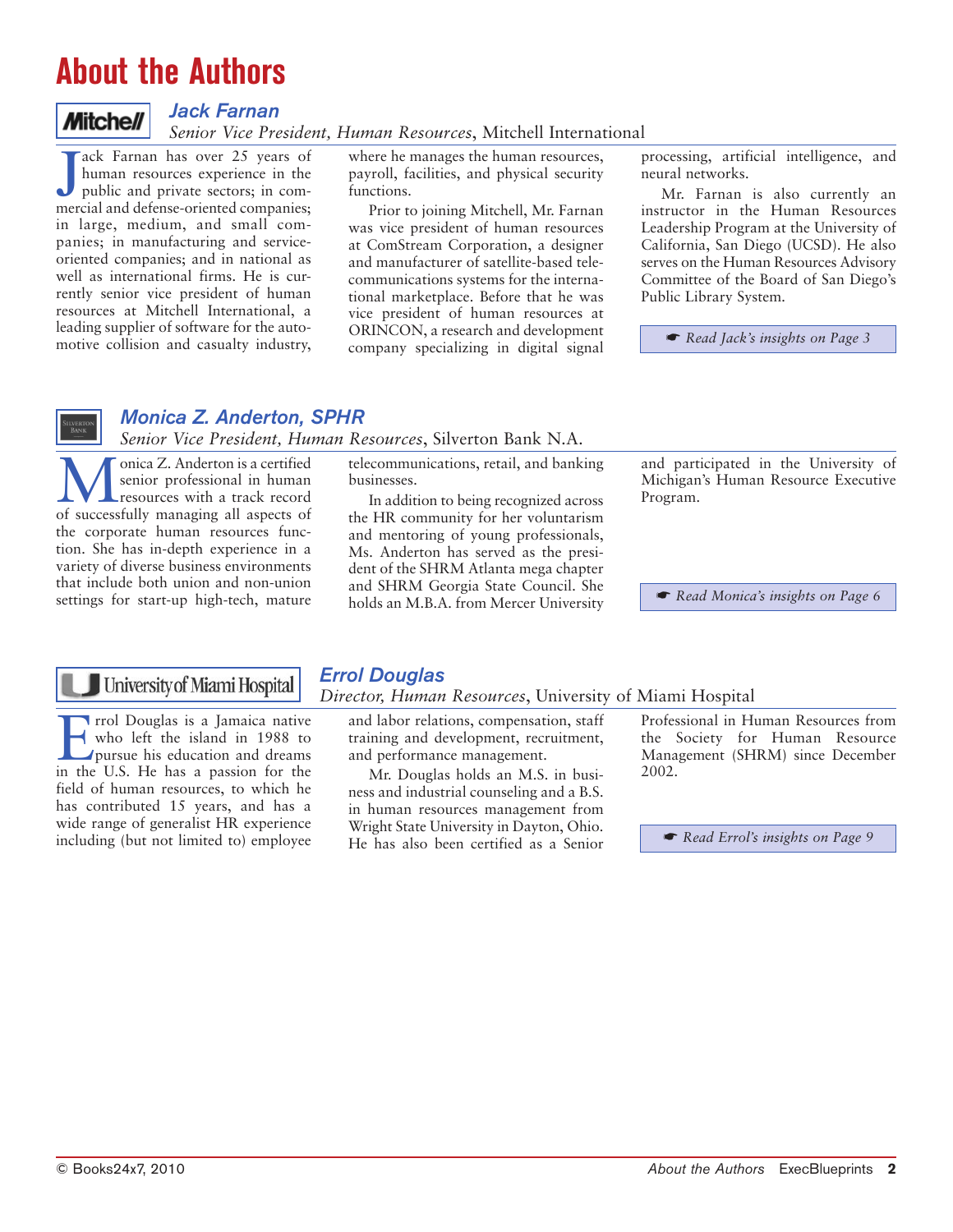### **Jack Farnan**

*Senior Vice President, Human Resources*, Mitchell International

### *Management Best Practices — the M3 Model*

The management practice implemented at our company that has most helped bring out the best in our employees and contributed to corporate success is the Mitchell Management Model, commonly referred to as the "M3 Model." The company's management philosophy embodies a singular yet powerful concept. We expect that all members of our management team strive to be "Managers of Choice." This requires that each manager do three things well — hire the best, set clear expectations, and create a great work environment.

To enable managers to achieve this goal, we have developed a comprehensive approach to managing an employee's lifecycle while they're employed by Mitchell, starting with their initial days in the company. To ensure consistency of management practices across the organization, Mitchell manager needs to embrace this M3 Model.

In essence, the model embodies four principles:

- **1.** Mitchell is a performance driven company.
- **2.** Results matter, not just effort.
- **3.** All colleagues are valued.

**4.** Mitchell values are integral to our success.

This model is implemented through five components: recruiting, on-boarding, managing performance, rewarding performance, and developing talent.

### *M3: Recruiting*

The lifecycle begins with recruitment and the strategy is to "hire the best, by using consistency and rigor in the hiring process." Required tactics are to use a modified top grading process; behaviorbased interviewing; cross-functional interview teams; interviews that are focused on values and competencies; and, finally, roundtable decision-making processes.

By requiring all hiring managers to use this process, the company is able to ensure that the absolute best quality talent is brought into the company. Since talented individuals are an essential component of success, the M3 model demands a rigorous, systematic recruiting process.

### *M3: On-Boarding*

Once the new employee begins employment, it is important to ensure that they assimilate as quickly as possible into the work

*What matters is that your organization has a singular, consistent management philosophy, carefully articulated to the management team such that every department is being managed with the same set of principles, using the same standards and recognition strategies.*

Jack Farnan

Senior Vice President, Human Resources Mitchell International



**Jack Farnan** Senior Vice President, Human Resources Mitchell International

*"The reasons why employees leave a company are lack of professional growth, lack of skill development, or lack of promotional opportunity — all of which are related. Developing talent is critical to retaining top talent."*

- *• Over 25 years of diverse HR experience*
- *• Previously vice president of HR, ComStream Corporation*
- *• 2008 recipient, "HR Professional of the Year" Award in San Diego*
- *• 2009 recipient, "Human Resources Lifetime Achievement Award"*

*Mr. Farnan can be e-mailed at jack.farnan@execblueprints.com*

environment so that they can attain a "stickiness" that will keep them engaged as well as assist them in becoming productive as quickly as possible. The on-boarding strategy is to "Ensure new hire retention through comprehensive assimilation actions."

Required tactics are that all new hires receive a corporate orientation; departmental orientation; a buddy as part of a structured buddy program; and performance objectives. In addition, they must complete an assimilation survey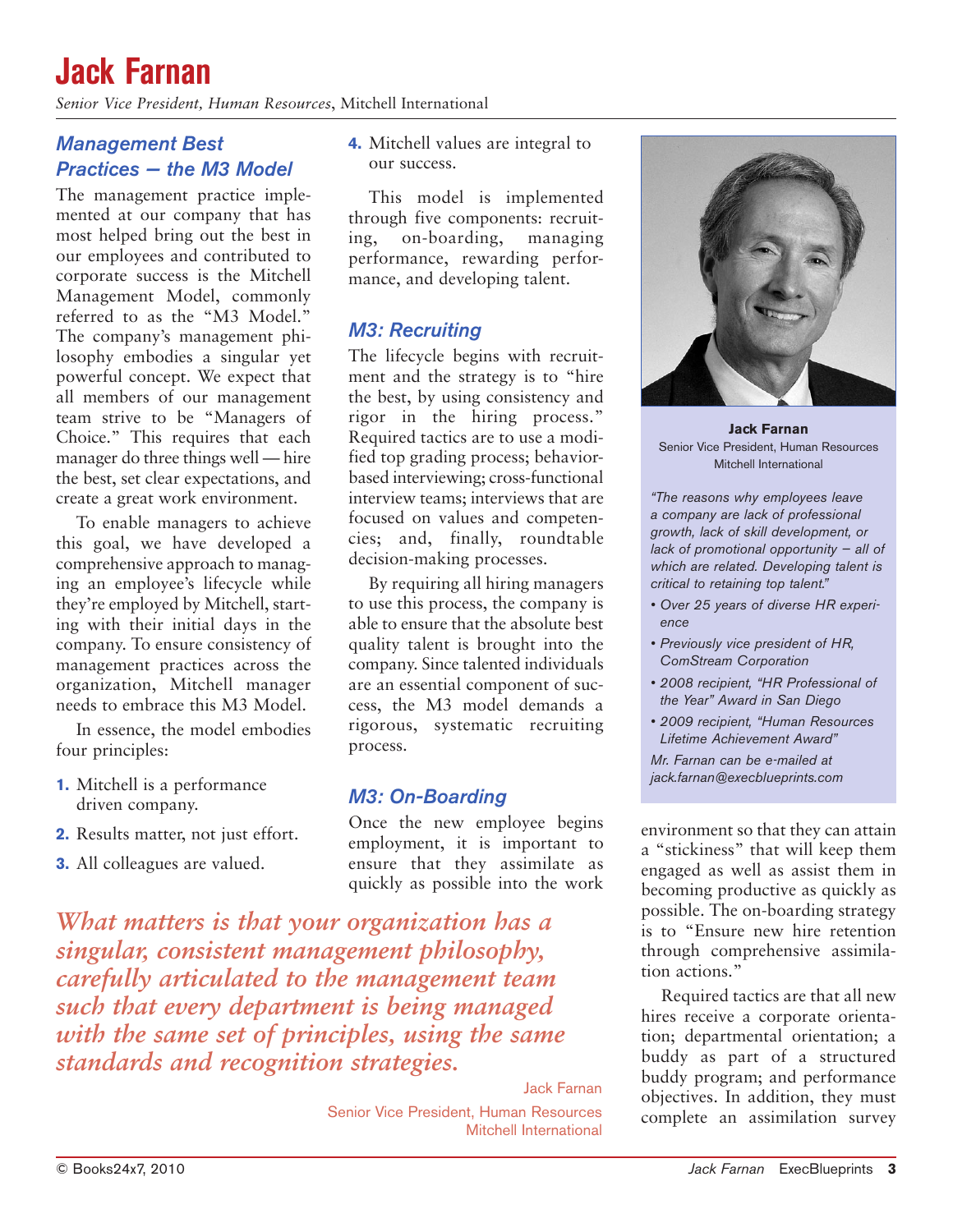### **Jack Farnan** *Senior Vice President, Human Resources*, Mitchell International **(continued)**

after their first 90 days. The new employee, along with the manager and buddy, all complete the survey. Results are tabulated and reviewed at the end of each quarter by the SVP of HR with each respective division general manager to ascertain whether or not there are any problems in the new employee's assimilation process. The SVP then reviews the results from all of the divisions with the CEO, which enables the CEO to do a quality check on the company's hiring and on-boarding processes.

The concluding portion of the on-boarding process is to conduct a different survey with the new hires after six months and then a final assimilation survey at 12 months. The results of these surveys likewise are reviewed with the Division GMs and the CEO.

### *M3: Managing Performance*

The third component of the model is managing performance. The strategy is to "strive for high performance by providing timely and frequent feedback to each employee." The tactics used are to provide each employee with annual performance reviews; mid-year performance reviews; self-evaluation reviews; and peer reviews that include upward appraisals (so that employees can also grade their managers).

Performance management focuses on two areas: what the employee does and how they do it. The "what" is basically their performance objectives or SMART objectives: specific, measurable, attainable, reasonable, and time bound. These objectives flow down from the overall corporate objectives and in this way each

employee's objectives are aligned with the CEO's. Consequently, all management and employees are focused on the same objectives to ensure that the company's goals are attained.

The second part of the performance appraisal process is to grade employees on "how" they get things done. The "how" is focused on the values of the company. It is not enough for an employee to succeed at meeting an objective — they must also adhere to the company's values in accomplishing their ends. If someone meets their performance

objectives but does so in a manner that is orthogonal to our values, then the employee has failed. By rating employees on both of these factors, it ensures that the company meets its performance objectives as well as holds employees responsible for demonstrating the values that contribute to the corporate culture.

### *M3: Rewarding Performance*

The model's fourth component is rewarding performance. The strategy is to "pay for performance,

## **Managing by the Same Set of Principles: The Mitchell Management Model"**

The model's four principles:

- 1. Mitchell is a performance driven company.
- 2. Results matter, not just effort.
- 3. All colleagues are valued.
- 4. Mitchell values are integral to success.

This model is implemented through five components:

- 1. Recruiting: "Hire the best, by using consistency and rigor in the hiring process."
- 2. On-boarding: "Ensure new hire retention through comprehensive assimilation actions."
- 3. Managing performance: "Strive for high performance by providing timely and frequent feedback to each employees."
- 4. Rewarding performance: "Pay for performance, differentiate performance, and recognize and reward top performance."
- 5. Developing talent: "Foster continuous improvement by providing training opportunities for each employee to grow professionally."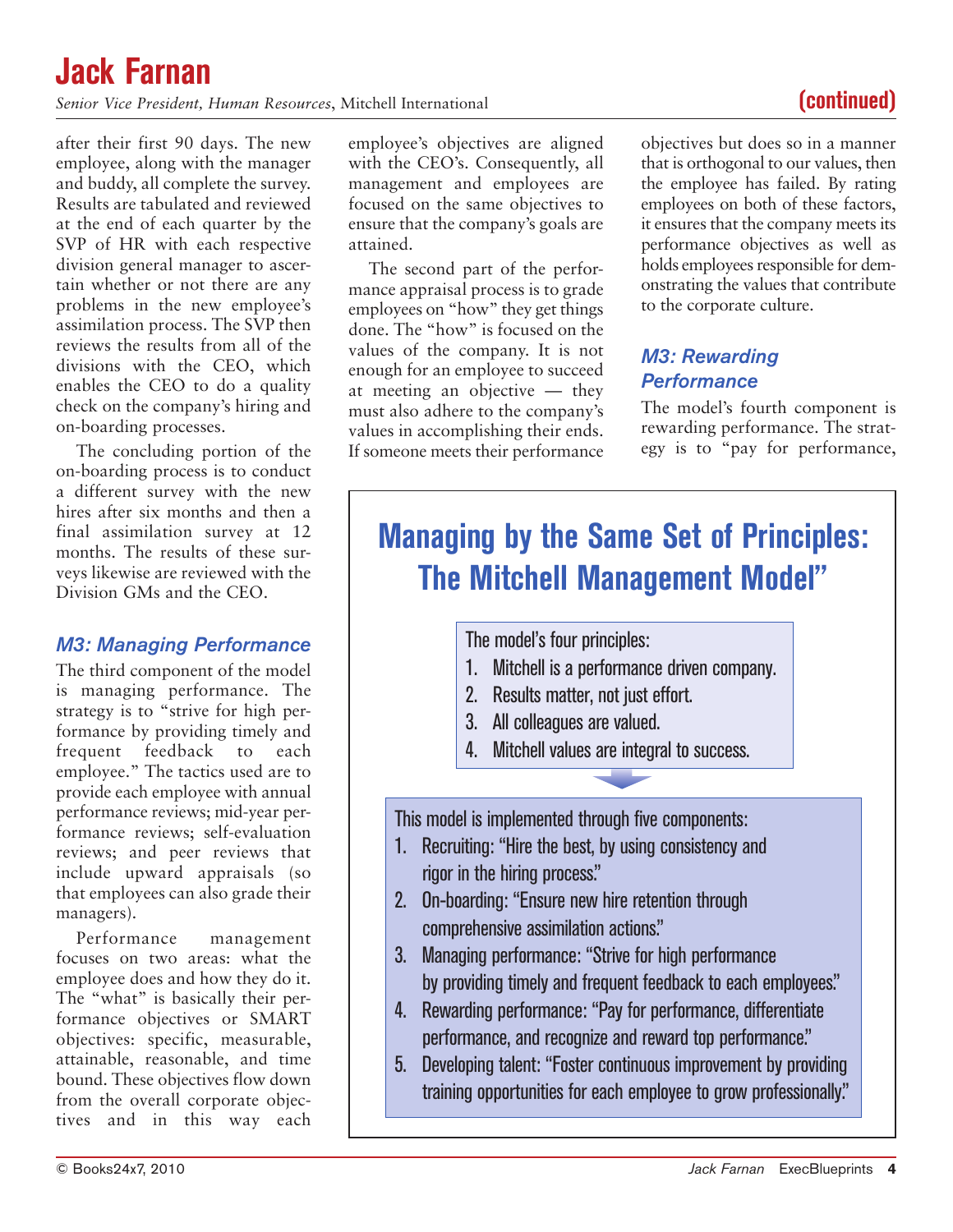the company to consistently recognize and reward top performers, thereby reinforcing behavior and performance that supports the corporate vision.

differentiate performance, and recognize and reward top performance." The tactics used are the annual merit increase program; utilization of spot cash awards; quarterly department MVP awards; annual corporate MVP awards; "I Am Valued" awards; and "I Am Easy To Do Business With" awards. The combination of cash incentives and peer recognition awards enables

### *M3: Developing Talent*

The fifth and last component of the M3 Model is developing talent. The strategy is to "foster continuous improvement by providing training opportunities for each employee to grow professionally." The tactics used are: an annual development plan for every employee; technical skills development for every employee; professional development through the company's in-house university; education assistance via tuition reimbursement; and a variety of in-house management development programs.

### **Jack Farnan**

*Senior Vice President, Human Resources*, Mitchell International **(continued)**

*Millennials entering the workforce have been recognized and rewarded from birth more than any other generation in American history. Therefore it's important that a company's recognition and reward programs reflect the expectations of these new entrants to the workforce.*

Jack Farnan

Senior Vice President, Human Resources Mitchell International

### *Creating a Management Philosophy*

While the key components in the M3 Model work for us, they may be different for other companies: it really doesn't matter what the components are. What matters is that your organization has a singular, consistent management philosophy, carefully articulated to the management team such that every department is being managed with the same set of principles, using the same standards and recognition strategies. By doing so, you will bring out the best in every employee in your company.  $\blacksquare$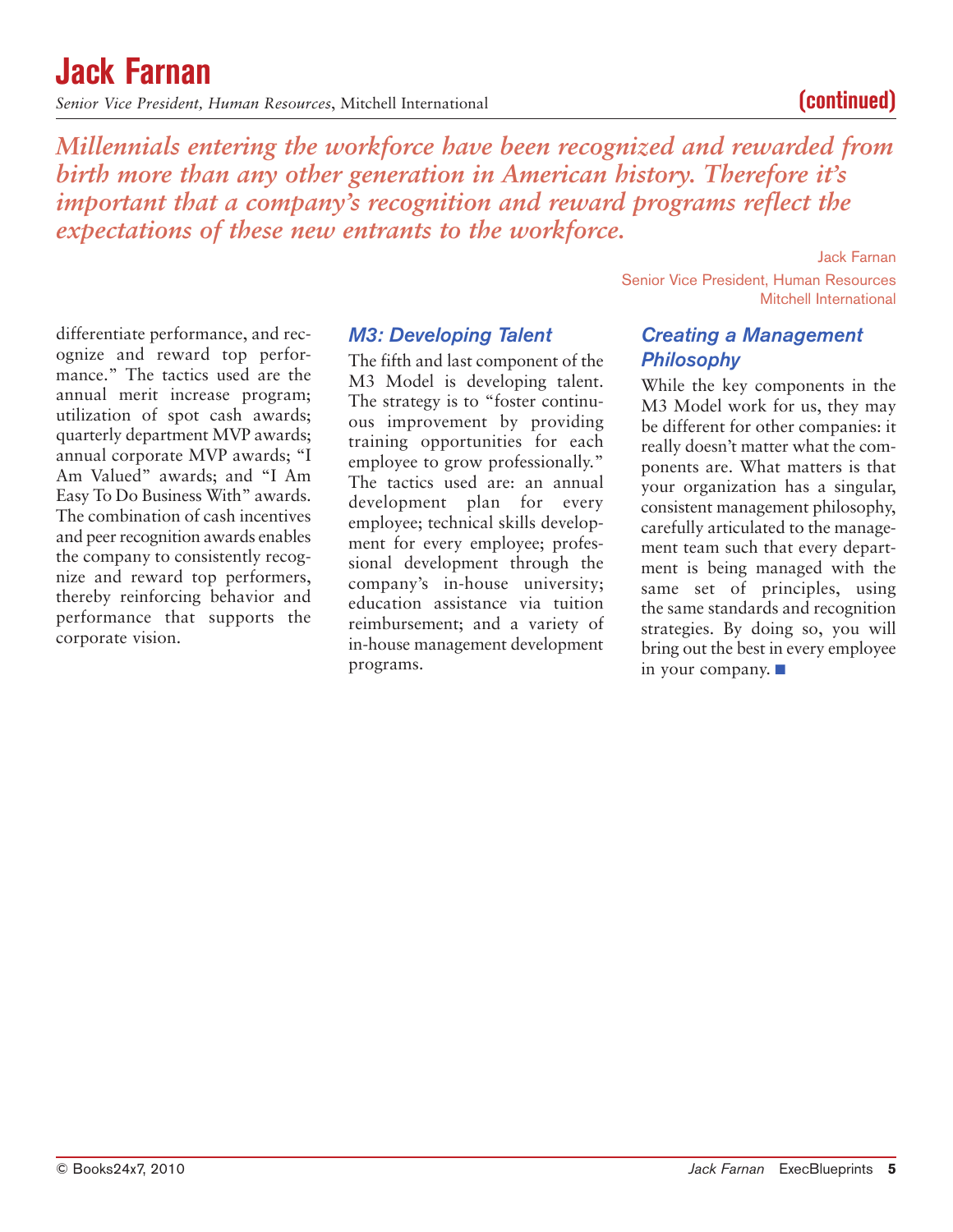### **Monica Z. Anderton, SPHR**

*Senior Vice President, Human Resources*, Silverton Bank N.A.

### *Current Demographics*

Our employee average age is 35 to 45 with slight variations by job function and department. For instance, some of our clerical and lower-level staff jobs are somewhat younger due to the level of lower skill sets needed for the function. In addition, we also have some recent college graduates that transitioned from intern to full-time regular positions. Because we tend to hire seasoned professionals, the norm on the age front is between 30 to 45 years old. To me, age is just a data point; I do not believe it is any different than other types of diversity, such as where you were born, or what you like in your coffee — you simply have to have an interchangeable platform that ensures you meet the needs of everybody.

### *Promoting Generations X and Y*

Generations X and Y are an integral part of our workforce; they

tend to be the next level down from senior or, even, middle management, but they are mixed in. Most of our senior-level positions, as a matter of fact, are filled by very young people who are just a couple of years over the Gen X designation. While we will naturally see that generational composition change over time, sometimes I wonder if our employee engagement and connectivity is high here because the majority of our employees are close to the same age as our senior team. Moreover, because a lot of our X and Y folks have been identified as high potential, they are very much on the cusp of our shrinking labor pool and consequently very high in our talent base. We expect that they will move into senior roles over the next couple of years.

Because a lot of our senior team is young, we do not experience many barriers when preparing to promote young people. We simply follow the talent-management process: identify our high-potential individuals, and make sure we



**Monica Z. Anderton, SPHR** Senior Vice President, Human Resources Silverton Bank N.A.

*"We are big believers in open communication and we push that concept throughout the bank."*

- *• Certified senior professional in human resources*
- *• In-depth experience with HR in start-up high tech, mature telecommunications, retail, and banking*
- *• M.B.A., Mercer University*

*Ms. Anderton can be e-mailed at monica.anderton@execblueprints.com*

In terms of qualification demographics, we think that we are seeing more *individuals with advanced degrees and certifications related to financial services, which is great because they join the institution with completed advanced training that we do not need to provide. We like to see a mix of education and experience from a variety of backgrounds. We have been more and more successful at moving the company to think in a more non-traditional manner, and people are starting to understand that you do not have to be a banker to work at a bank. More specifically, you do not have to be a bank salesperson to be a good salesperson at a bank. By demonstrating that non-traditional employees can be successful here, we are seeing a shift in the types of experience and expertise that we consider.*

> Monica Z. Anderton, SPHR Senior Vice President, Human Resources Silverton Bank N.A.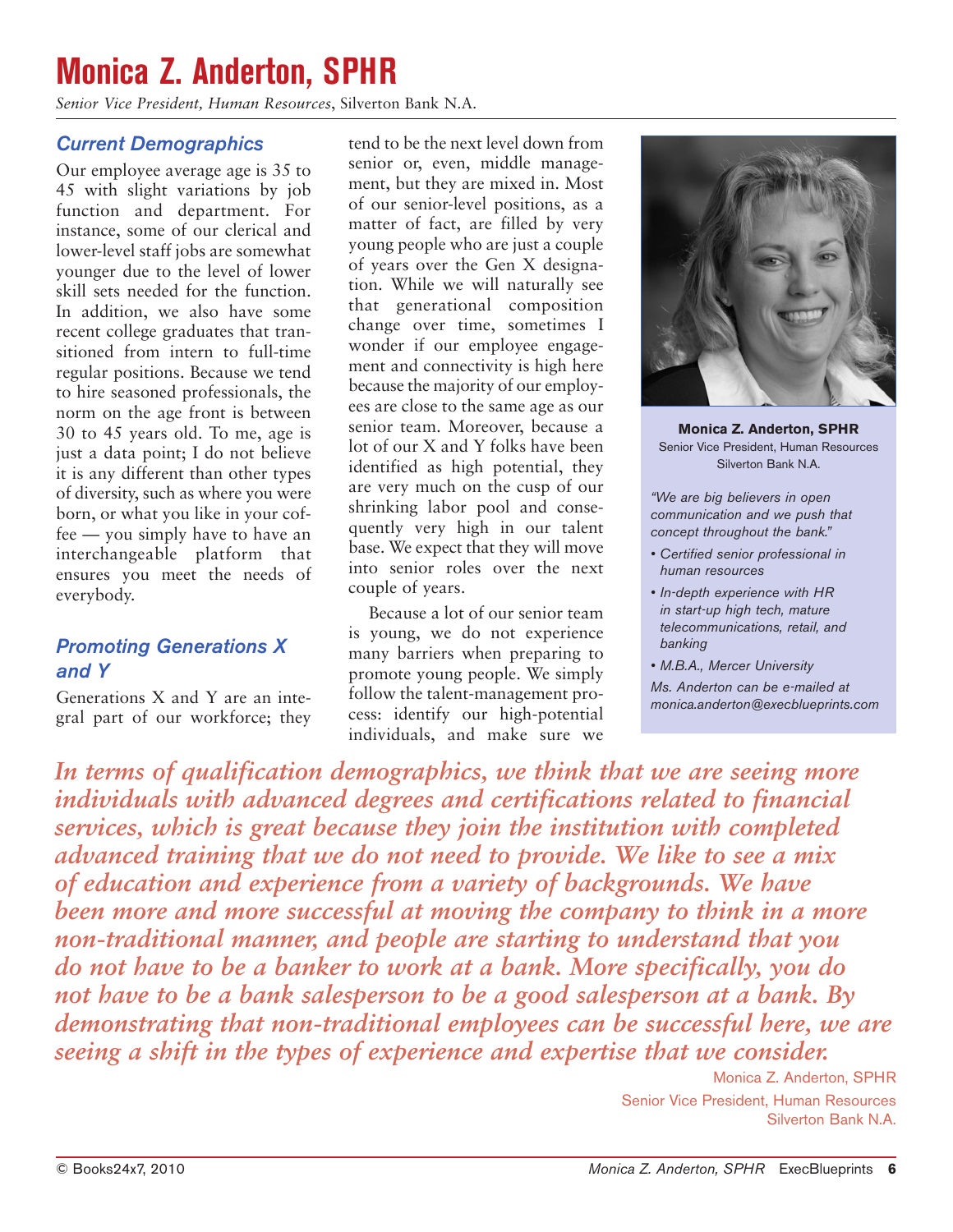### **Monica Z. Anderton, SPHR**

*Senior Vice President, Human Resources*, Silverton Bank N.A. **(continued)**

*Because communication is very important to us and because we are open and forthright communicators about what is going on in the business and how that affects our employees, the employees can better understand certain aspects of the business.*

discuss, "Here are the developmental challenges," and "Here are the developmental opportunities." At the same time, we are educating the executive team about these highpotential individuals, their skill sets, their accomplishments and the impact they have had on the business. By knowing your people and helping them to know each other, the difficulties that may be inherent in times of transition lessen. They may be 20 years younger, but they know what they can do and what they bring, and it has nothing to do with their age.

### *Best Practices for Developing Employees*

Everybody learns differently and we are very cognizant of that; I do not believe that differences in how employees learn and develop are strictly age-based. Some are visual learners, others are oral learners. Some listen differently, some are interactive. We have become very aware of these differences and have tailored a lot of our development programs to ensure the varied needs of our adult learners are addressed. We conduct online and interactive training that involves online modules in an effort to make sure that our training is user-friendly but still meets all different audience requirements.

We do not, however, have a perfect methodology for calculating a return on investment for employee development. We do look at attrition, retention, and performance reviews, but to be honest, I do not know that we have that metric nailed down yet. We also consistently hear from employees in the exit interview process that our commitment to employee develop-

Monica Z. Anderton, SPHR Senior Vice President, Human Resources Silverton Bank N.A.

ment is equal to companies 10 times our size.

### *Bringing Out the Best in the Bank Employees*

One of our management practices is to be very open to feedback up, down, and across. For example, we started monthly town hall meetings where the CEO picks a topic

## **The Talent: Silverton's Best Practices for Motivating Employees**

Remain very open to feedback — up, down, and across.

Apply generous customer-service strategies to internal communications.

Engage people to serve customers and give back to the community through the "Power of Partnership" initiative.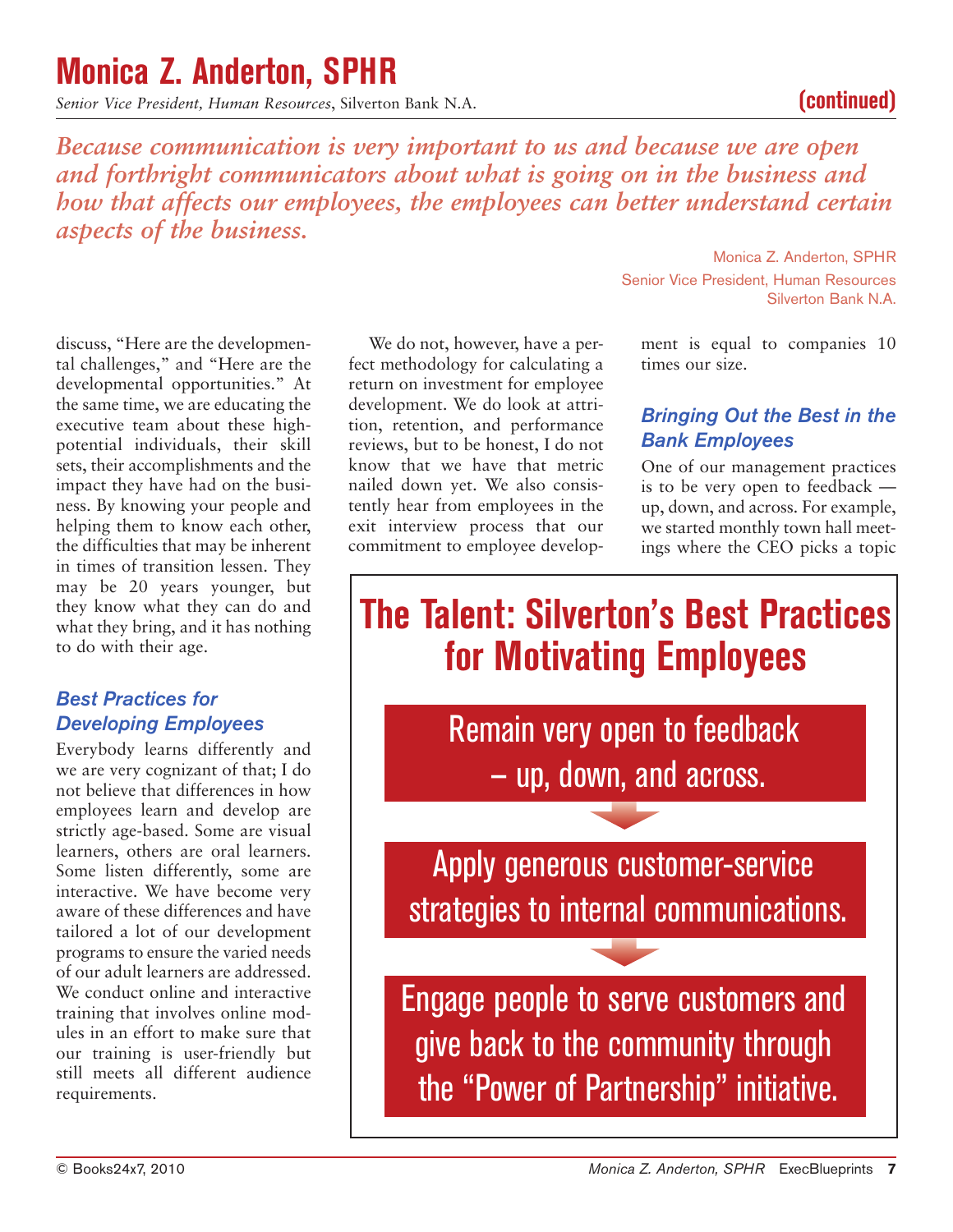### **Monica Z. Anderton, SPHR**

*Senior Vice President, Human Resources*, Silverton Bank N.A. **(continued)**

and employees can ask questions. That activity offers the right environment for the management team to acquire new ideas to meet challenges as well as to respond to questions about the status quo. Because communication is very important to us and because we are open and forthright communicators about what is going on in the business and how that affects our employees, the employees can better understand certain aspects of the business.

Another practice that brings out the best in our employees is that, because we are customer-servicecentric, the programs that we roll

out in the bank must have some kind of measurable impact on the customers and add value to the customer experience. We use an employee survey as a tool to link our open-door communication policy to customer service. Outstanding statistics highlight our good external communications, which is a distinguishing feature of our excellent customer service. We then try to apply the practice of being open, honest, and first-in-class with our customers to how we communicate effectively in-house, too.

We also created a unique marketing approach around our mission, vision, and guiding principles called the "Power of Partnership" initiative. Launched with employees and customers, it focuses on employees, customers, and giving back to the community. We have become very focused on how we are helping our communities and how we are helping our banks to live in these communities and serve customers; that has also become a key part of the business. The "Power of Partnership" is a customer-facing practice that has also become a very big tool for us internally with employees, because they are very engaged in those efforts.  $\blacksquare$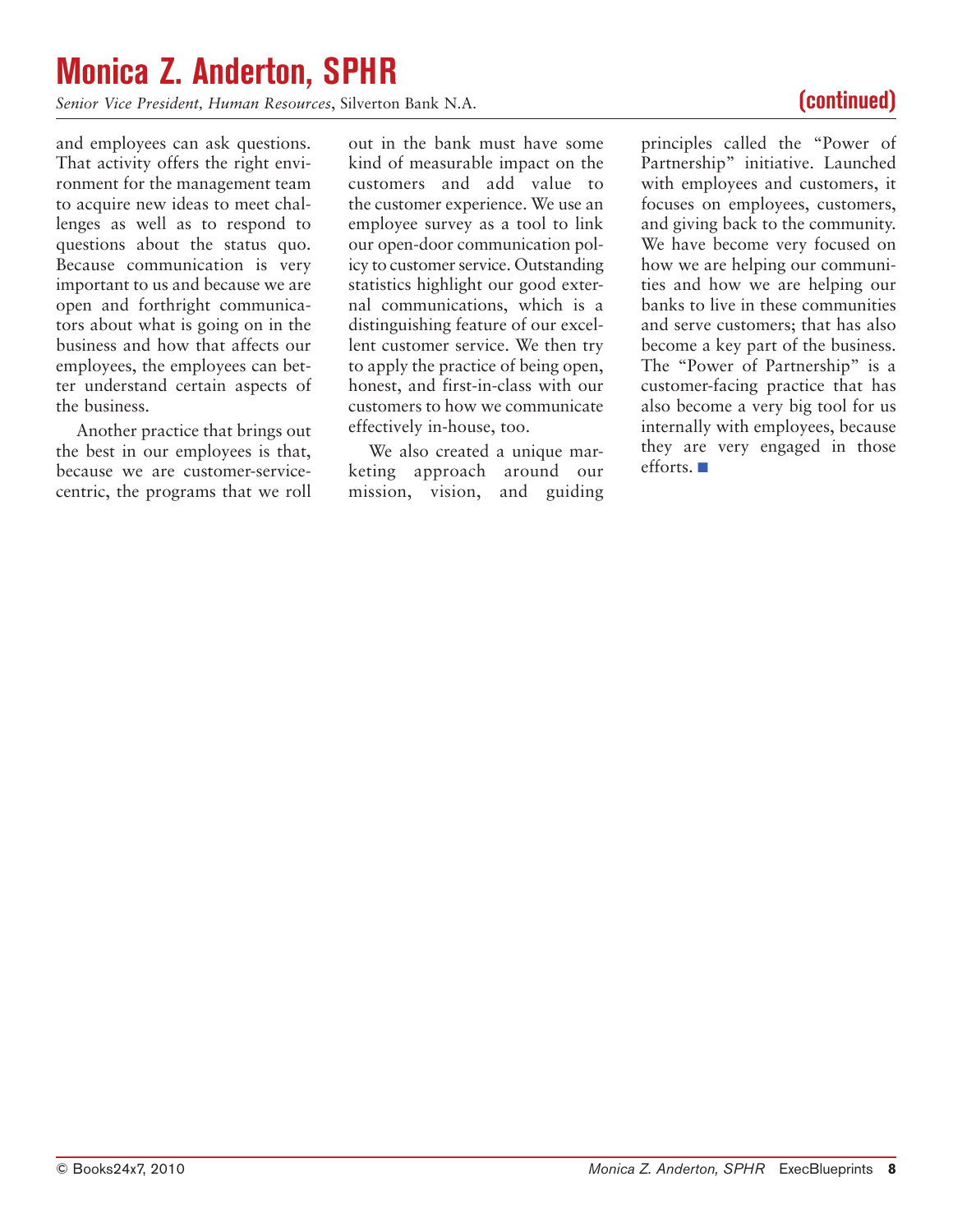## **Errol Douglas**

*Directory, Human Resources*, University of Miami Hospital

*In order to help a good worker advance in our organization, we try to get them involved in committees and programs that will highlight their skills to top management-level people.*

### *Demographics and Retention Rates of Hospital Employees*

Almost 20 percent of the employees at our hospital are in the tenured group — employees who have remained in continuous employment for five years or greater. This is likely to be true for the industry as a whole, because most people choose nursing or health care as a calling, not just a job. For example, at our recent employee recognition banquet, we honored seven 40-year employees — and those workers are not retiring.

However, our turnover rate has changed over the past five years, and this reflects a change in our retention rate as well, as those areas are somewhat related. Following our hospital's transition from its affiliation with Cedars to becoming part of the University of Miami, we moved from being a for-profit to a not-for-profit organization. As a part of the University of Miami, we feel that we have to maintain a high standard with respect to the public's perception of the university, and that mindset has required a shift in paradigm with respect to retaining some of our employees. As a result of this transition we saw a slight increase in turnover, which was probably necessary to grow the business and increase the service element of our

Errol Douglas Directory, Human Resources University of Miami Hospital

organization. However, that turnover rate is now stabilizing; our goal is to have a turnover rate of less than 12 or 14 percent for the year.

### *Best Practices for Developing Workers*

In order to develop our workers we offer extensive training to all age groups. For example, we recently brought in a group of new graduate nurses who are going through a cohort-based training program. They will then go into a preceptorship program that will provide further training to help them become more acclimated and confident in their jobs. This is a regimented training program in that these nurses are not doing anything other than what is prescribed by the program.

We also offer several clinical programs through the university's professional and training development office that target various job classifications. Such programs are typically developed largely in response to a need to address specific areas. This simply means that we will have a training program designed specifically for nursing, or respiratory therapists, rather than taking the non-specific route.



**Errol Douglas** Directory, Human Resources University of Miami Hospital

*"We believe that the university has done a lot to improve our working environment; the capital investments it has made help our employees feel that they want to be here to witness future developments, and be part of a worldclass organization."*

- *• 15 years' HR experience with employee and labor relations, compensation, staff training and development, recruitment, and performance management*
- *• SHRM-certified Senior Professional in Human Resources since 2002*
- *• B.S., Human Resources Management; M.S., Business and Industrial Counseling, Wright State University (Dayton, OH)*

*Mr. Douglas can be e-mailed at errol.douglas@execblueprints.com*

### *Preparing the Executive Team for Promotions of Younger Employees*

One of the primary aspects of our role as human resource professionals is to truly affect and be a part of the total lifecycle of our organization's employees, and that process starts with orientation. In some cases my managers will tell me, "This employee is not going to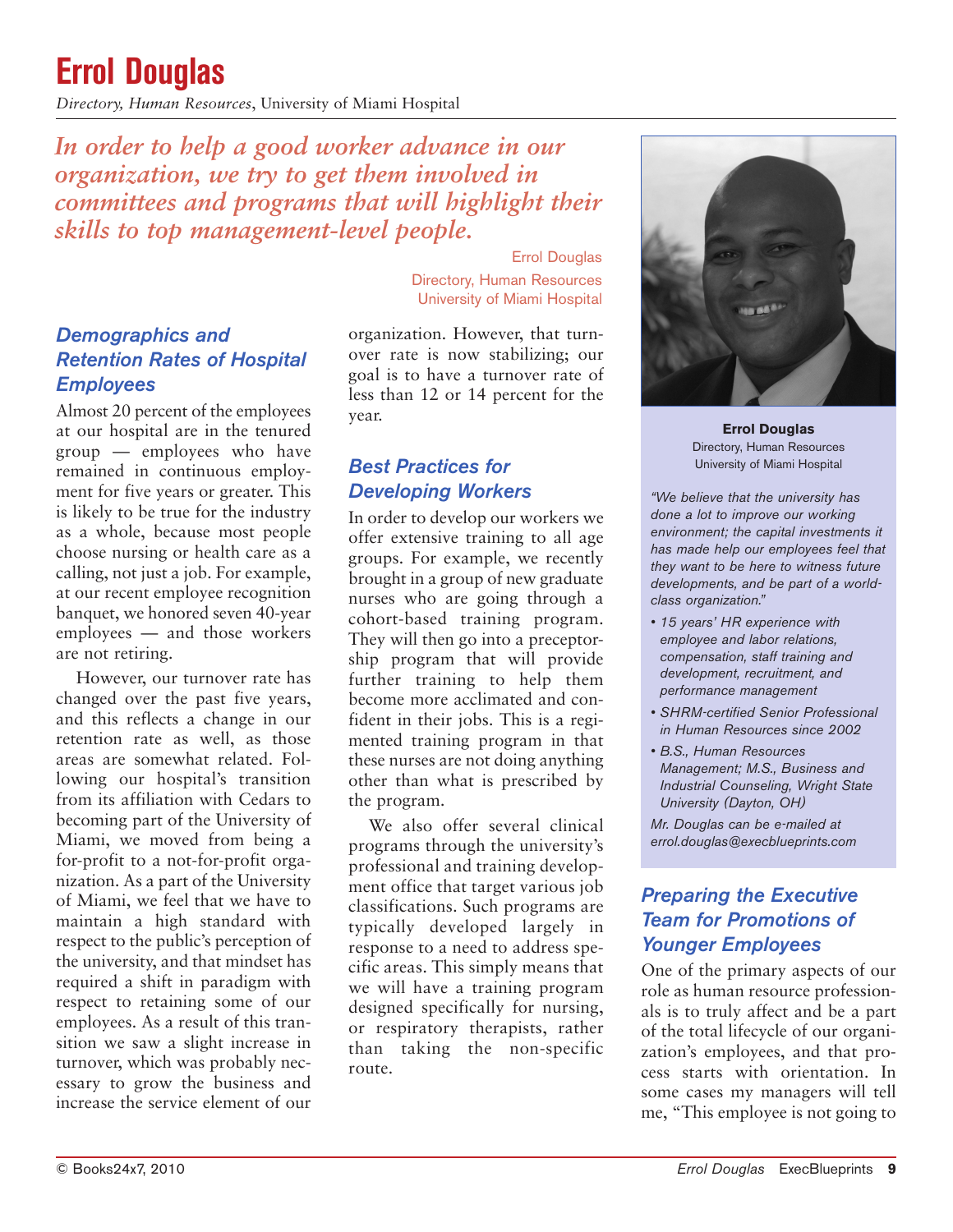*Directory, Human Resources*, University of Miami Hospital **(continued)** 



make it"; but in other cases I will hear, "We have a future star here." In order to help a good worker advance in our organization, we try to get them involved in committees and programs that will highlight their skills to top management-level people. It is important to get younger employees a seat at the table so that they can express themselves and be heard, and so that they can be part of the problemsolving process. To that end, we always try to include new employees in the decision-making model to assist in the development of our organization.

In addition, our various department directors are directly responsible for their own employees' development by providing or requesting training; employee development is not just driven by HR or the organization's senior leaders. Employee development is a team effort at our hospital, because a lot of people are involved in the process.

*Both managers and HR people accompany employees on their rounds, and in that process we become familiar with individual employees. In the "rounding" process you get to see an employee in their own element, and you can see their uncoached interactions with patients, coworkers, or supervisors. In essence, you are able to walk in and observe a reallife situation, which enables you to make a mental note of the employee's performance. Later on there may be times when opportunities for committee placements come up, and when those situations arise you may say, "What about employee B?"*

> Errol Douglas Directory, Human Resources University of Miami Hospital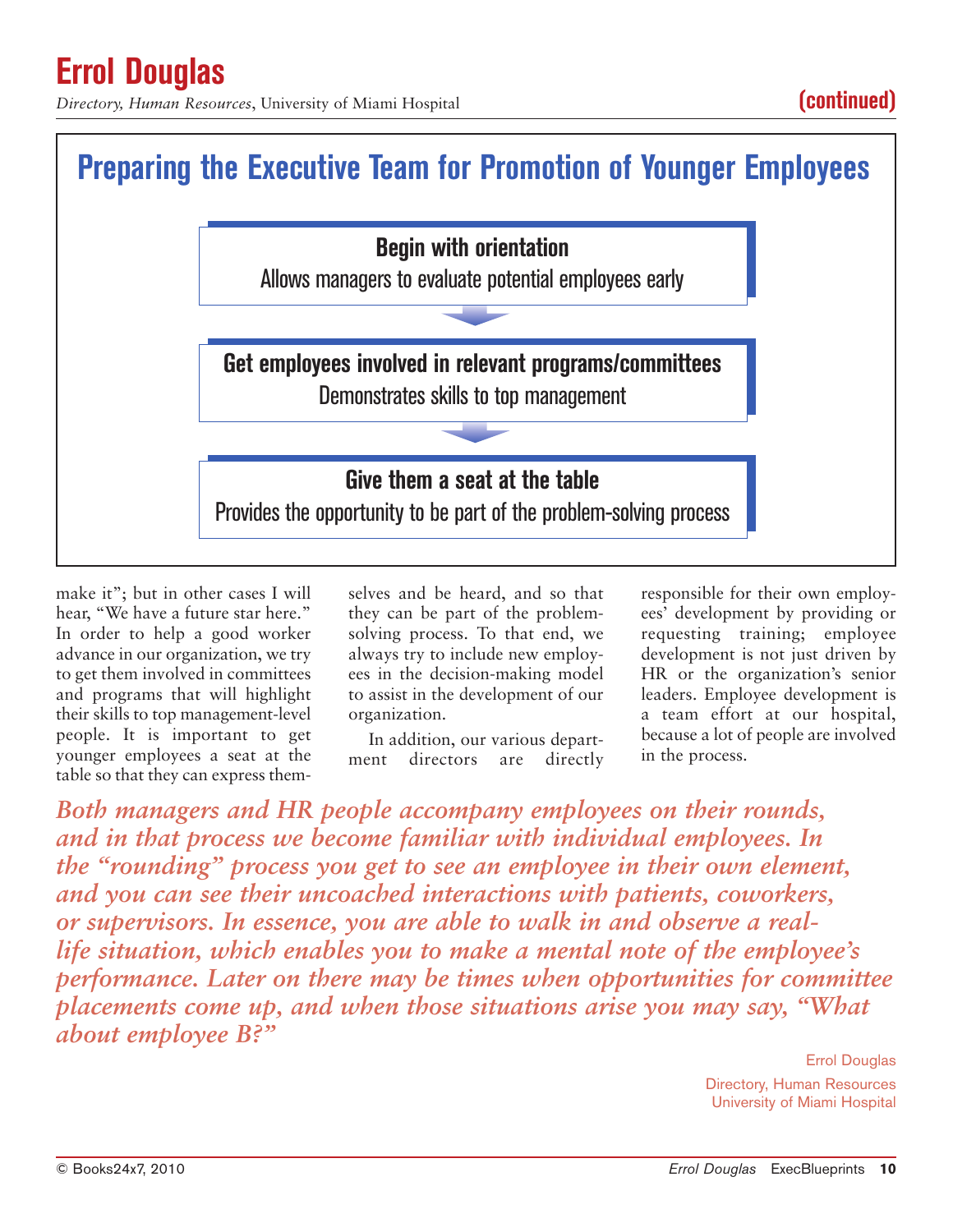## **Errol Douglas**

*Directory, Human Resources*, University of Miami Hospital **(continued) (continued)** 

### *Benchmarks for Integrating New Employees into an Organization*

Our nurses go through an extremely regimented, prescribed training program, as previously noted, where they are tested and retested. Toward the end of that program we seek their feedback in terms of what we could do better. We ask

whether the program was beneficial to them, and who we should recognize for helping them with their growth and development.

With respect to other health care employees, we do not have a regimented training program, but we do have orientation/"on-boarding" processes to enable them to become comfortable in the organization and their department. The difference in the level of training regimentation between these two groups is largely due to differences in the discipline and skill sets required for those positions, and the more critical nature of nursing  $responsibleities.$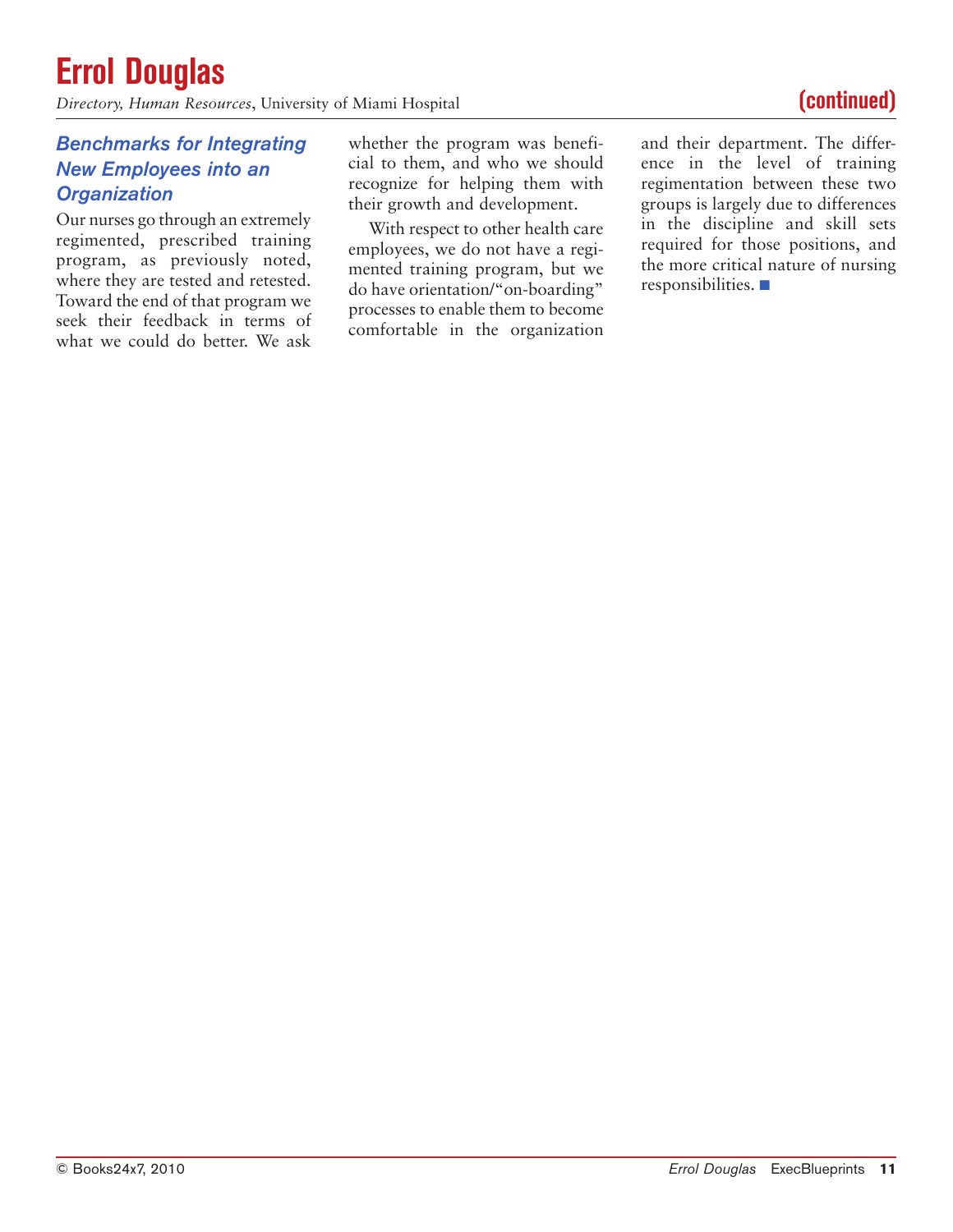## **Ideas to Build Upon & Action Points**

### *I. What Are Key Considerations to Developing Employees of All Ages?*

People of different generations often respond to very similar management strategies and practices, including open communication, learning and growth opportunities, and fair performance appraisals. Moreover, organizations actually benefit from having a multigenerational staff because not only do its members offer different points of view and experience, they can also help each other grow up and with the company. When formulating talent-management strategies for such a workforce, however, important areas to explore are:

- How can you encourage your leaders and supervisors to apply consistent management strategies?
- How can you help the company recruit the best quality talent?
- How much diversity (e.g., ages, experience, education) should your company strive for?
- When hiring, how can you inspire your leadership team to consider non-traditional backgrounds?
- How can new hires be efficiently assimilated into the company so that they become productive as quickly as possible?
- What are optimal performance review procedures for your workforce?
- What are the best methods for growing your employees' skills and knowledge?
- How is "top performance" defined at your company? What are appropriate ways to compensate and/or promote based on top performance?
- How will you groom promising young employees today so that they can be prepared to take on leadership roles in the future?
- How can you improve your turnover rates?

### *II. The Bottom Line*

You may not have a perfect methodology for calculating an ROI for employee development. However, being in the "people business," you probably realize that, to truly evaluate the success of your efforts, you should measure progress in both directions: your employee's value to the organization, and the organization's value to the employee. Important indicators include:

- What do employee satisfaction surveys reveal about how effectively you are assimilating and developing people?
- How do top-line sales and turnover rates — compare with those of previous years?
- What cost-cutting initiatives have employees successfully implemented?
- What are performance reviews revealing about productivity?

### *III. Must-Have Practices for Recruiting and Developing All Employees*

Your company's hiring and training approaches will necessarily differ, depending on the requirements for your various positions. However, companies can make more successful hires and people at all levels can become more motivated if the company invests in well-reasoned recruitment and development processes. Programs and initiatives that have proven successful at the authors' companies are:

- For recruitment and on-boarding:
- Modified top grading processes
- Behavior-based interviewing
- Cross-functional interview teams
- Values-and-competencies interviews
- Roundtable decision-making processes
- Corporate and departmental orientations
- Structured "buddy" programs
- Clear performance objectives
- Assimilation surveys
	- For development:
- Annual development plans for each employee
- Regular performance reviews that focus on specific, measurable, attainable, reasonable, and time-bound goals, and include self-evaluation components
- On-site observations of employees in the process of performing their jobs
- Technical skills training (using both online and live formats)
- Tuition reimbursement for related education
- Management development and diversity programs
- Exposure to different departments, assignments
- Regimented cohort programs for highly regulated professions (e.g., nursing)

### *IV. The Golden Rules for Evaluating and Rewarding Superior Performance*

Your organization needs to know where its next leaders are coming from, which is why HR must continue to help managers identify high potentials among their ranks, and groom them for promotion. This means making sure that they can articulate and address both the development challenges and opportunities inherent in all promising employees and provide these employees with the appropriate opportunities at the right times. Proactive strategies and practices can include:

- Establishing individual and group goals as measures for monitoring overall progress
- Providing annual merit increases as well as spot cash awards
- Creating peer commendations, such as "MVP" or "I Am Valued" awards
- Paying bonuses based on individual and group performance, as well as the overall success of the company
- Involving high-potential people in committees and programs that will highlight their skills to top management

### *V. Essential Take-Aways*

One of the primary functions of HR is to participate at every stage in the lifecycle of your organization's employees, from the time they first apply for a position until they leave the company. While specific strategies for managing talent across this broad timeframe will vary by organization, HR departments must ensure that their companies apply a singular, consistent management philosophy across all its departments. Examples of philosophies that help bring out the best in employees are:

- Clear expectations that managers will closely follow company guidelines for recruiting, on-boarding, managing performance, rewarding performance, and developing talent
- Emphasis on company values, rules, and expectations as demonstrated by a performance-review process that also appraises how employees achieved their objectives
- Non-hierarchical structures that permit information and needs to flow freely throughout the organization
- Receptivity and willingness to act upon any employee's new ideas
- Collaboration and transparency among the executive team that provides a model for the rest of the organization
- Alignment between customer-service and employee-management practices
- Engagement of employees in programs that give back to the broader community  $\Box$